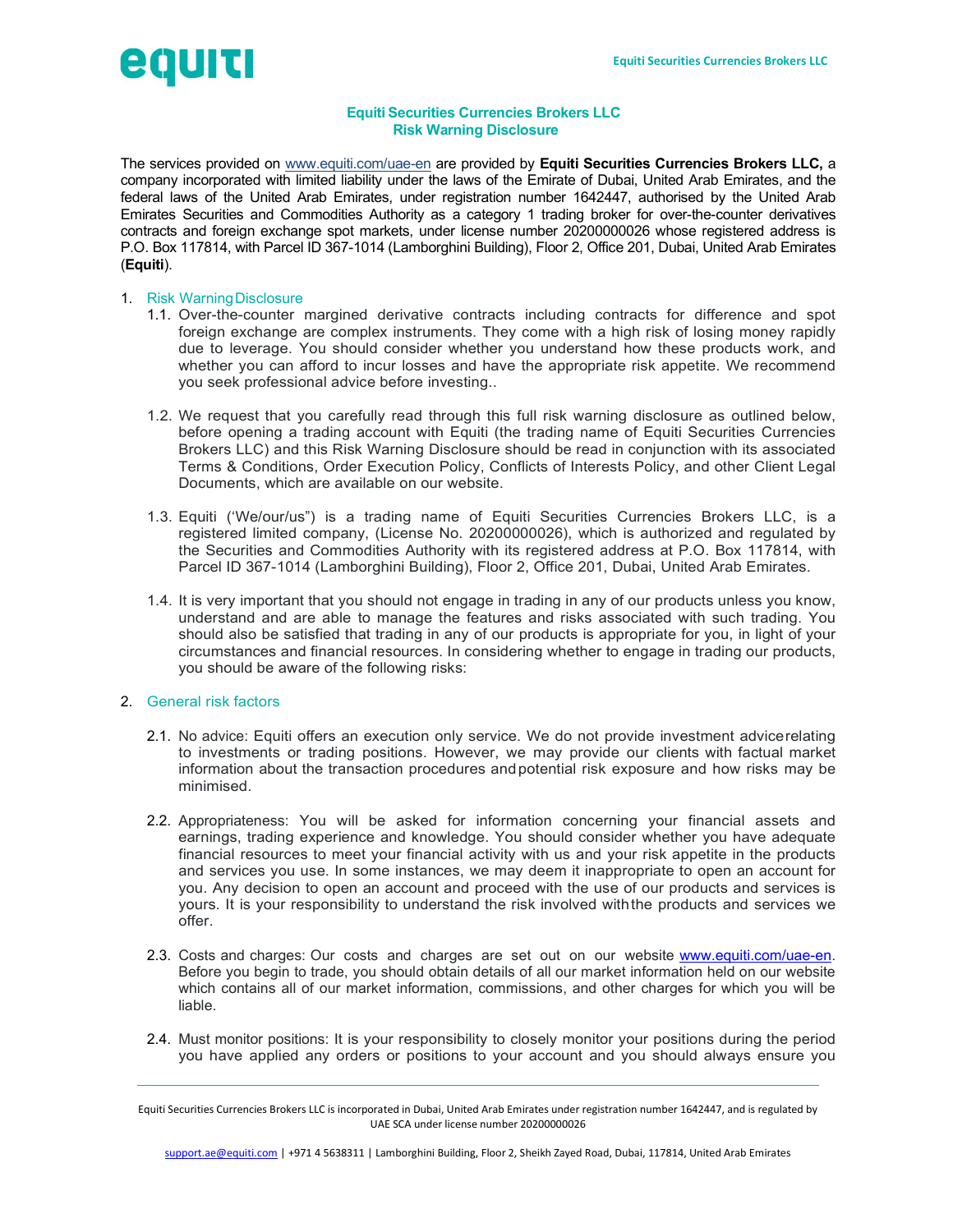

have accessibility to access your accounts during the period you have open contracts running.

- 2.5. Electronic communications: We provide you with the opportunity to contact us through electronic means, such as email, live chat as available and/or applicable. This is usuallya reliable means of communication, however there may be instances where you may experience technical issues that arise and therefore should not be entirely relied upon as a means of communication. If you choose to trade with us through electronic means, you should be aware that those electronic communications can fail, can be delayed, may not be secure and/or may not reach the intended destination. Please also refer to Electronic Trading below.
- 2.6. Our products and services: We offer execution-only services in relation to contracts across a wide range of underlying markets. Although the prices at which you open contracts are derived from the underlying market, the characteristics of our contracts can vary substantially from the actual underlying market or instrument. Full details of all of the contracts we offer are set out in the Contract Specifications on our website, including: contract size, margin rates, last dealing time, settlement procedures, rollover procedures, commissions and currency.

#### 3. Investment specific risks Investing in FX

- 3.1. Certain strategies, such as 'spread' position or a 'straddle', may be as risky as a simple 'long' or 'short' position. Although derivative instruments can beutilised for the management of investment risk, some of these products are unsuitable for many investors. Different instruments involve different levels dexposure to risk and in deciding whether to trade in such instruments you should be aware of the following points:
	- (i) Futures: Transactions in futures involve the obligation to make, or to take, delivery of the underlying assets of the contract at a future date, or in some cases to settle the position with cash. They carry a high degree of risk. The «gearing» or «leverage» often obtainable in futures trading means that a small depositor down payment can lead to large losses as well as gains. It also means that a relatively small movement can lead to a proportionately much larger movement in the value of your investment, and this can work against you aswell as for you.
	- (ii) Off-Exchange Transactions in Derivatives: Our products are traded exclusively offexchange, a type of trading which is also called dealing "over-the-counter" or "OTC". In dealing with us off- exchange you deal directly with us and we are the counterparty to all of your transactions. Depending on the market, our prices will usually be based on an exchange price but can fluctuate away from the underlying prices due to a variety of reasons. When dealing on markets which are not centrally cleared markets, there is no exchange or central clearing house to guarantee the settlement of such transactions. All open trades can only be closed and settled with us.

While some off-exchange markets are highly liquid, transactions in off-exchange or 'nontransferable' derivatives may involve greater risk than investing in on-exchange derivatives because there is no exchange market on which to close out an open position. It may be impossible to liquidate anexisting position (which may be particularly the case where there are abnormal market conditions – see the Terms and Conditions for more information), to assess the value of the position arising from an off- exchange transaction or to assess the exposure to risk. Bid and offer prices need not be quoted, and, even where they are, they will be established by dealers in these instruments.

(iii) Contracts for Difference (CFDs):

Nature - Contracts for Difference (CFDs) are a type of transaction the purpose of which is to secure a profit or avoid a loss by reference to the price value fluctuations of an underlying instrument. Types of CFDs offered by us may include Foreign Exchange CFDs (FX), Futures CFDs, Index CFDs. We do not offer Equity Share dealing in CFDs.

Equiti Securities Currencies Brokers LLC is incorporated in Dubai, United Arab Emirates under registration number 1642447, and is regulated by UAE SCA under license number 20200000026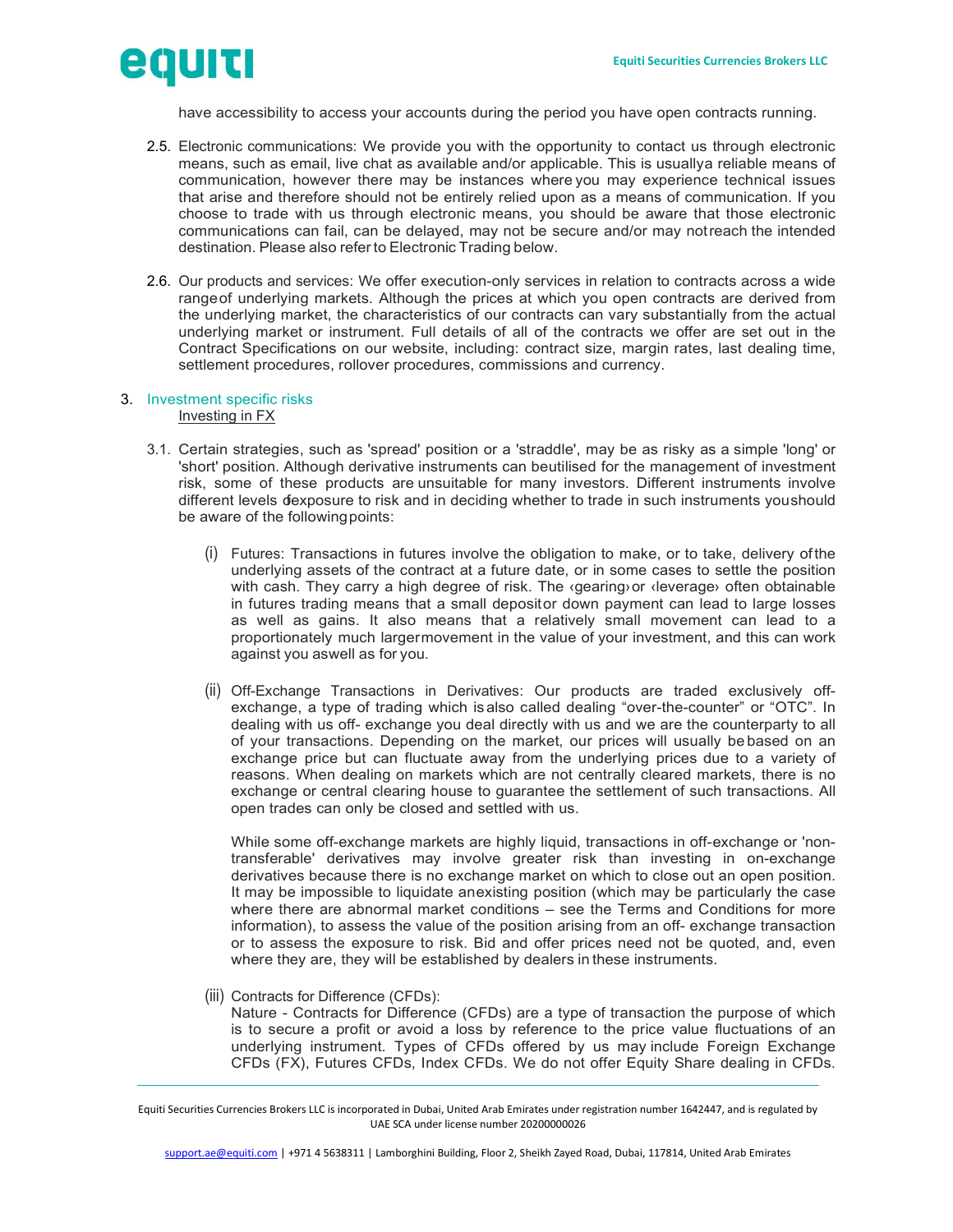

CFDs can only be settled in cash.

Risks - FX and CFDs with Equiti are all margin traded products. Investing in a CFD carries a high degree of risk because of these are margined products, which refers to the 'gearing' or 'leverage which means that you can place a large trade by only putting up a small amount of money as margin. This is often a relatively small price movement that can lead to a proportionally much larger movement in the value of your investment. They settle based on the difference between the opening price and the closing price of the trade.

They can settle in a currency other than your base currency and thereforeyour profit or loss could be liable to foreign exchange fluctuations.

- 3.2. CFDs General: Our FX and CFDs are our own products and are not listed on any exchange. The prices and other conditions are set by us in accordance with our obligation to provide best execution as set out in our order execution policy, to act reasonably and in accordance with the applicable Client Agreement. Each CFD you open with us results in you entering into a contract with us. These contracts can be closed only with us, and are not transferable with any other person. All contracts do not provide any right to the underlying instruments or to voting rights. All contracts you enter into with Equiti are legally enforceable by both parties.
- 3.3. You should not trade any margined product unless you fully understand all the risks involved with doing so and that you have sufficient resources available to you that in the event, however unlikely you may deem it to be, that there is an adverse movement in the price of that product that you can meet the financial obligations required by you with respect to margin payments and losses.

### 4. Trading condition risks

- 4.1. Volatility: You should be aware that prices can move quickly particularly at times of high market volatility. These risks could arise in or outside normal business hours, and can result in the balance of your account changing rapidly. If you do not have sufficient funds in your account to cover these situations, there is a risk that your positions will be automatically closed if the balance of your account falls below the close-out level.
- 4.2. Currency: If you trade in a market other than your base currency market, currency exchange fluctuations will impact your profits and losses.
- 4.3. Prices and commissions: The prices quoted may not necessarily reflect the broader market. We will select closing prices to be used in determining margin requirements and in periodically marking to market the positions in customer accounts. Although we expect that these prices will be reasonably related to those available on what is known as the interbank market, prices we use may vary from those available to banks and other participants in the interbank market. Consequently, we may exercise considerable discretion in setting margin requirements and collecting margin funds. Before you begin to trade, you should obtain details of all our market information held on our website which contains all of our market information, commissions, and other charges for which you will be liable.
- 4.4. Market liquidity: The price made by Equiti, similar to the underlying market, is usually good, up to a certain size. In order to maintain additional liquidity to the market, we may apply a different spread to the price. Some markets which are quoted by us are done so outside of normal market hours, and as such are known as 'grey markets'. In these situations, while every effort is made to keep prices and spreads consistent, this may not always be possible during particular volatile periods or during periods of illiquidity in corresponding markets.
- 4.5. Suspensions of trading: This may occur, for example, at times of rapid price movements if the price rises or falls in one trading session to such an extent that under the rules of the relevant exchange, trading is suspended or restricted. Placing a stop-loss order will not necessarily limit your losses to the intended amounts, because market conditions may make it impossible to

Equiti Securities Currencies Brokers LLC is incorporated in Dubai, United Arab Emirates under registration number 1642447, and is regulated by UAE SCA under license number 20200000026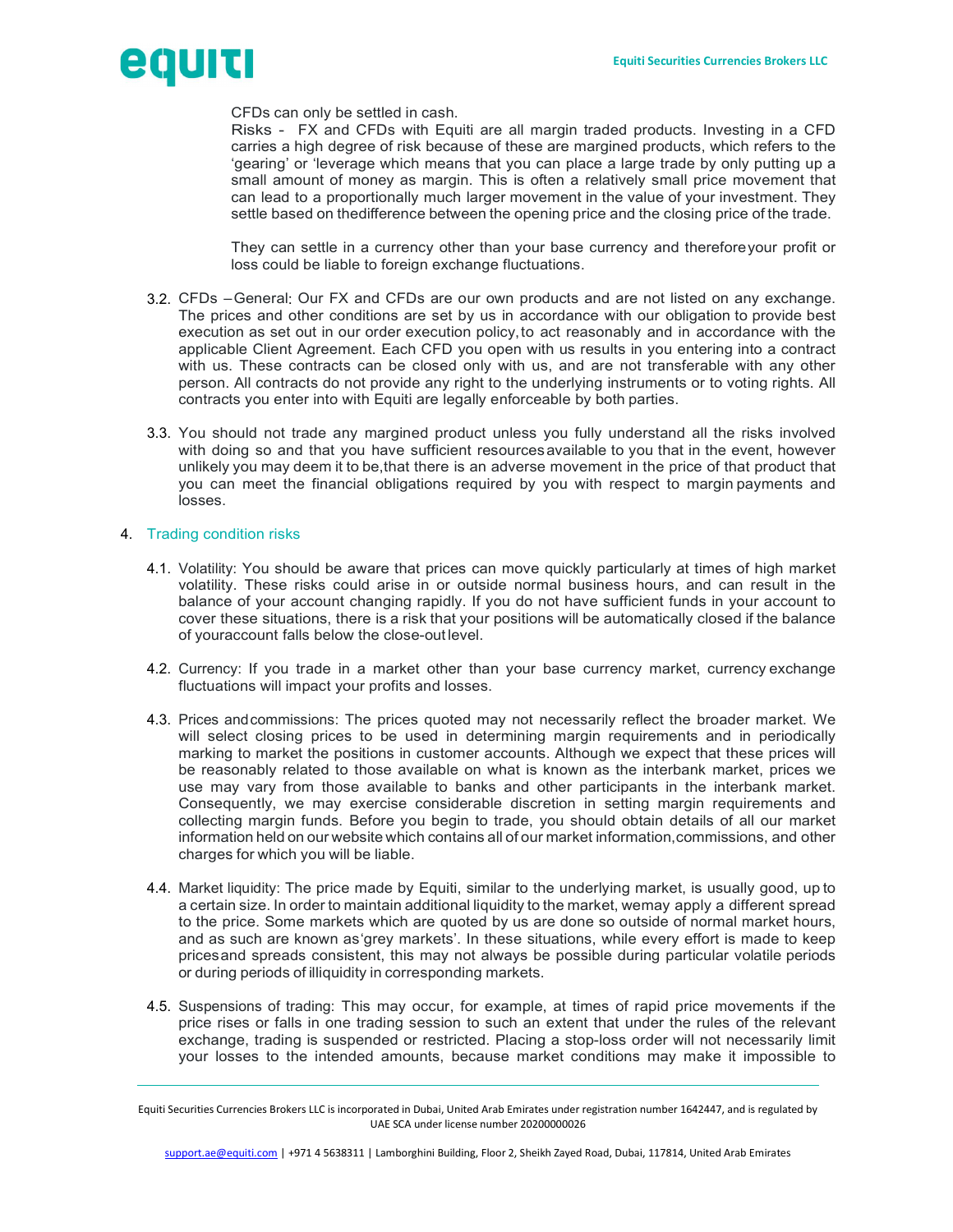

execute such an order at the stipulated price.

- 4.6. Non-guaranteed Stops: Where you have added a non-guaranteed stop as part of your trading, when such a stop is triggered, it effectively issues an order from you to us to close your contract. Your contract may not necessarily be closed immediately when the stop is triggered. We aim to deal with such orders fairly and promptly, but the time taken to fill the order and the level at which the order is filled depends upon the underlying market. In fast-moving markets, a price for the level of your order might not be available or the market might move quickly and significantly away from the stop level before we are able to fill it.
- 4.7. Gapping: Gapping is a sudden shift in the price of an underlying market from one level to another, where there are no prices between those levels. Various factors can lead to gapping (for example, economic events or market announcements) and gapping can occur either when the underlying market is open or when it is closed. When these factors occur when the underlying market is closed, the price of the underlying market when it reopens (and therefore our derived price) can be markedly different from the closing price, with no opportunity to sell your instruments before the market opens.
- 4.8. Limit/Stop Orders: Limit orders are contingent orders by clients looking to open a trading position upon the market moving to a requested price (or better), and until such time it remains unfilled. A stop order is a request to automatically close out an open position upon the market moving to a requested price (or worse). Such order types may be used to limit downside risks of moving markets and are recommended to be used for those purposes. However, they do not guarantee that the fill price will be available at the requested price (which is dependent on available liquidity), especially in market gaps or fast-moving markets.
- 4.9. Margin Calls & Close outs: In the case that the Margin Level in your trading account is below %100, you will see a margin call on your trading platform and you will not be ableto increase your overall exposure. If your Margin Level falls below %30, the trading system will automatically start closing out your open positions.This is to reduce (but not eliminate) the risk of you being liable for more than you have invested. It is strongly advised that clients should maintain sufficient margin in the client account to avoid being closed out as well as using limit/stop orders.

"Margin Level" is equal to (Equity/Used Margin) x 100. "Equity" equals your account realised balance plus your floating profits/losses. "Used Margin" equals the total amount of margin placed with Equiti to open positions. Forexample, if you have deposited 1,000\$, and entered a USDGBP transaction requiring margin of 200\$ and currently have a floating loss of 800\$:

Balance = 100\$ - 1,000) 900\$) Floating P&L = 800\$- Equity = 100\$ (Balance + Floating Profit/Loss) Used Margin = 200\$ Margin Level = 100\*(200/100)) %50)

In this case, a margin call would be identified on your trading platform. If the Floating P&L was greater than 840\$-, then the trading system would start to automatically close out your positions.

- 4.10. Quoted prices: You should note that all prices quoted on the platform or the website are indicative only, and constitute an invitation to treat. Upon you agreeing to enter into a transaction, an executable price may or may not differ from the quoted price. Although the quoted prices are in normal market conditions very similar to the executed prices, the executed prices may vary if the market has moved (even in a split second) since you have requested a quote.
- 4.11. Client money: Equiti holds all retail clients' money in trust in segregated bank accounts.

Segregated Client Money is held entirely separate from Equiti's own money, ensuring that in the unlikely event of default by Equiti, client funds will be returned to the clients rather than being treated

Equiti Securities Currencies Brokers LLC is incorporated in Dubai, United Arab Emirates under registration number 1642447, and is regulated by UAE SCA under license number 20200000026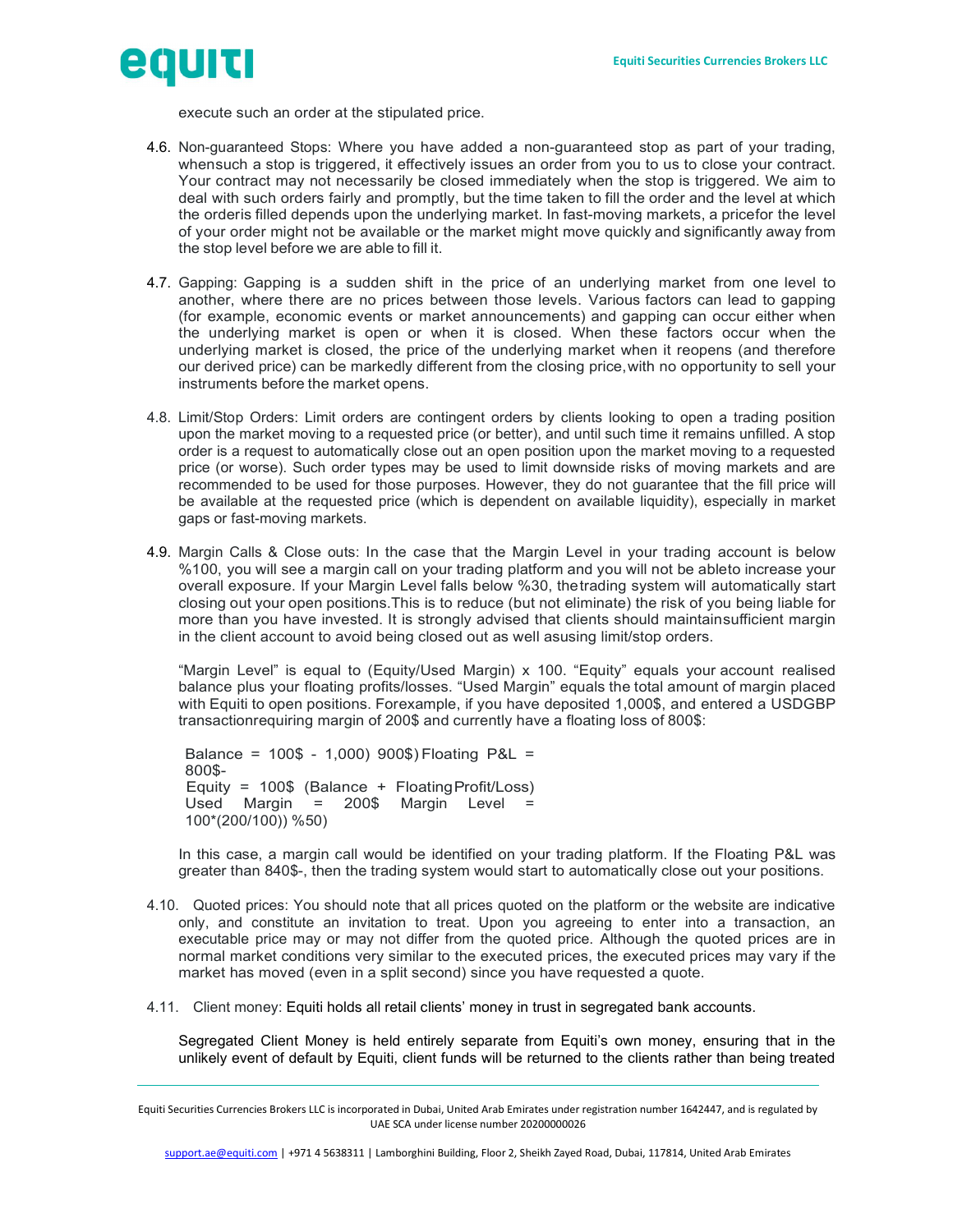

as a recoverable asset by general creditors of Equiti. However, this may not provide complete protection (for example, in the insolvency of our bank).

In addition, we operate a margin close out policy which closes out open positions where your margin level reaches or falls below your close out level. This policy significantly reduces the likelihood of losses arising from client default that would result in our insolvency.

Funds transferred from an individual client to Equiti will be received directly into a segregated client bank account. If money from an individual client is received into a general Equiti account it is still considered to be Client Money from the time it reaches Equiti's accounts (rather than only being considered Client Money once it has been placed into a segregated client account).

Equiti uses only its own funds for hedging and does not pass client money to hedging counterparties or to any part of the business as working capital. Equiti does not initiate speculative positions in the market.

- 4.12. Can lose more than initially invested: Your investment value can work against you as well as also working in yourfavour. Even a small movement in price against you can lead to substantial losses including potentially losing more than the money placed on deposit. You should be aware that prices can move quickly particularly at times of high market volatility.
- 4.13. Insufficient Funds: If you do not have sufficient funds in your account to satisfy your margin requirements, we may require you to deposit additional margin with us immediately to keep these trades open or even close any or all of your open positions (in some circumstances without warning) in accordance with the Client Agreement.
- 4.14. Contingent Liability Investment Transactions: Contingent liability investment transactions, which are margined, require you to make a series of payments against the purchase price, instead of paying the whole purchase price immediately.

If you trade in futures CFDs you may sustain a total loss of the margin you deposit with the firm to establish or maintain a position. If the market moves against you, you may be called upon to pay substantial additional margin at short notice to maintain the position. If you fail to do so within the time required, your position may be liquidated at a loss, and you will be responsible for the resulting deficit. Even if a transaction is not margined, it may still carry an obligation to make further payments in certain circumstances over and above any amount paid when you entered the contract.

- 4.15. Liable for Losses: You are liable for any losses that may occur if your positions are closed. The potential losses, or profits, for margin traded products are unlimited and this should always be considered by you when making any trading decisions and be satisfied that the product is suitable for you in light of your circumstances and financial position. You should also be aware that it is possible for you to lose more money than your initial invested deposit.
- 4.16. Weekend and holiday risk: Not all trades can be opened or closed 24 hours a day. Many are subject to strict opening and closing times which can fluctuate. These are posted on our Contract Specifications which are available on the website, our trading platform and which we endeavour to keep up to date, without any obligation or liability on us to do so, or for its accuracy.

For example, national holidays and daylight savings changes will affect the times when you can trade. Also, a market may be suspended for a variety of reasons and during this time you will not usually be able to trade.

4.17. Electronic trading: The use of electronic trading systems and communication networks to facilitate trades. Clients that trade exposes you to risks associated with the system including the failure of hardware and software system or network down timed access or connection failures.

Equiti Securities Currencies Brokers LLC is incorporated in Dubai, United Arab Emirates under registration number 1642447, and is regulated by UAE SCA under license number 20200000026